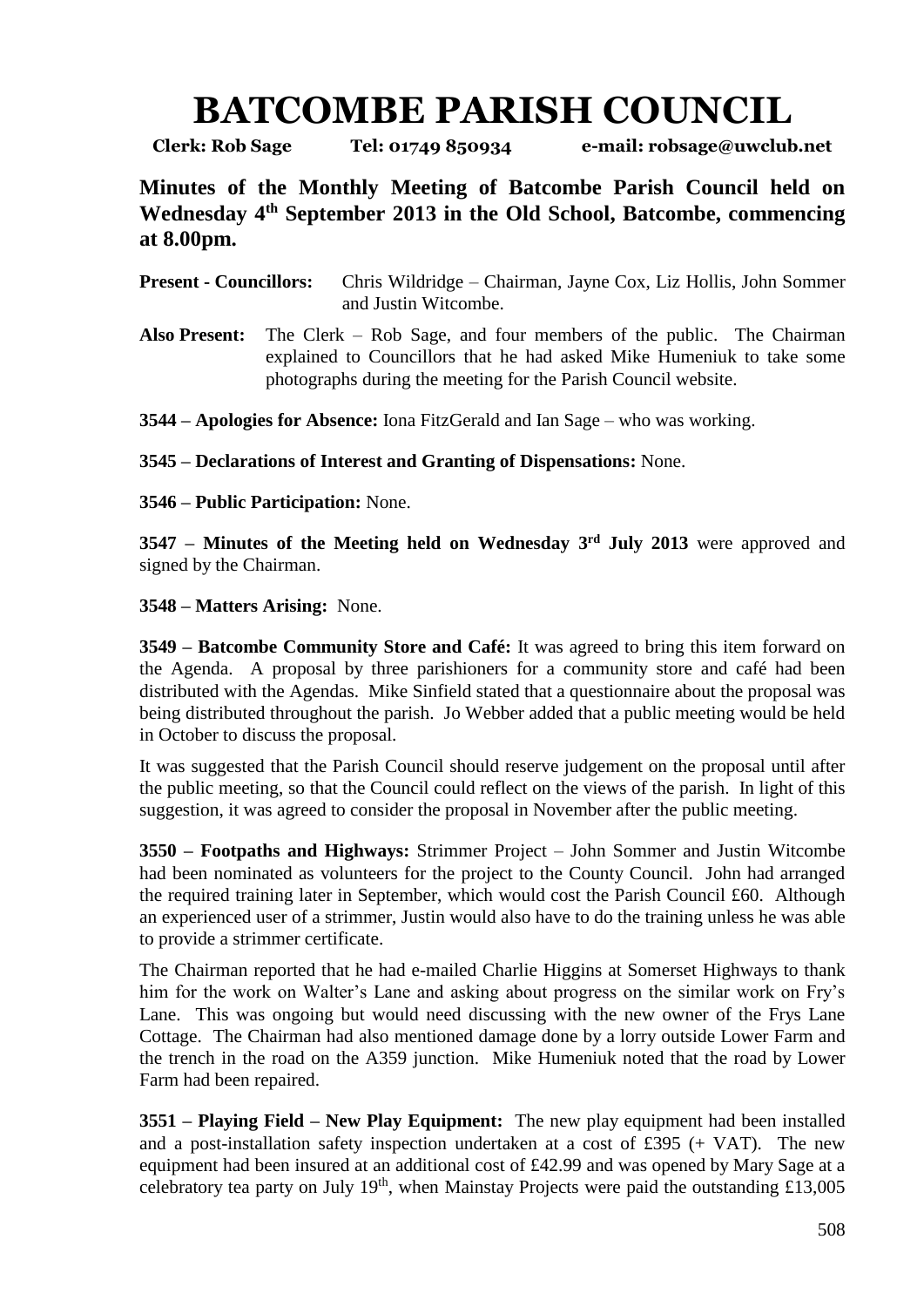for the equipment. The promised £500 grant from the District Council had not yet been received and Iona FitzGerald was chasing this up. £150 had been received for the last promise from the Auction of Promises. The Clerk noted that if the post-installation inspection was included, the Playing Field improvement funds currently had a deficit of £767, but would be reduced by the District Council grant. He also noted that the Council had budgeted some money for the annual inspection and maintenance of the Playing Field. The cost of the paint for the swings (£60.53) had been taken from the maintenance budget, and thanks were recorded to the members of Keep on the Grass who painted the swings and the shelter. It was agreed to invite the members of Keep on the Grass to the next Parish Council meeting to formally thank them and to wind up the Working Party.

**Maintenance Report and Safety Issues:** The molecatcher had caught seven moles in the Playing Field at a cost of £45 plus £10 per mole, a total of £115. The problem appeared to have been dealt with, at least for the time being. The water fountain had been repaired by Mainstay Projects while they were installing the new play equipment. There had been some minor damage to the willow play structure, and Jayne Cox volunteered to ask Floss Barnett-Howland, who had organised the Willow Weaving Day, whether this could be repaired.

The low hanging branches from the trees in the Playing Field needed to be cut back. The Clerk reported that Iona FitzGerald had suggested that the Chairman inspected that trees with her husband Tristram to see what needed doing. If the work was minor, he would undertake it without payment or if more substantial work was needed would provide a quote. The main gates to the Playing Field needed to be replaced soon. They had fallen apart that day and the Clerk had repaired them. Jayne Cox would ask Ian Sage if he could get a new pair of gates from Read Agriservices, the estimated cost of these being £110.

The RoSPA inspector had been very impressed with the new equipment and the Playing Field. Electronic copies of his report had been sent to Councillors. A number of minor issues were raised in the report which had since been dealt with. The Playing Field hedge needed cutting back from the new fort which was done by Geoff Sparkes (as usual at this time of year). The electricity pole stay needed encasing in a hi-viz sheath which had now been done. The run-out from the slide needed extending and the height of the basket swing needed adjusting – both were done on the afternoon of the inspection by Mainstay Projects. There was some chain wear on the existing swings which needs to be monitored and replaced at 40%. The string attaching the netting to the goal posts needed to be replaced with ties. The inspector also suggested displaying a notice saying who to contact to report any concerns about the equipment and the location of the Playing Field in case the emergency services needed to be called out. The Clerk had placed a temporary laminated notice which could be replaced with a more permanent one.

A complaint had been received from a resident who had found six large pieces of dog faeces in the playbark under the fort when she took her grandchildren to play there. The Chairman noted that people had taken dogs into the Fete that were not on a lead. He felt that a spring was needed on the pedestrian gate and a new notice stating that dogs were not allowed in the Playing Field. Kav Javvi noted that there was no drain by the water fountain in the shelter and this meant that a large puddle of water had developed on the shelter floor during the Fete. The Chairman asked that options for providing a drain be placed on the October Agenda.

The PCC had asked for permission to use the Playing Field for the Fete, which the Clerk had assumed the Parish Council would allow. The Clerk had had some concerns over the state the Playing Field had been left in after the Fete. The Chairman had had discussions with Rob Jones, the main organiser of the Fete, and they had agreed the following recommendations: that in future years there should be an inspection of the Playing Field before the Fete; that where necessary play equipment should be secured for safety reasons; and that there should be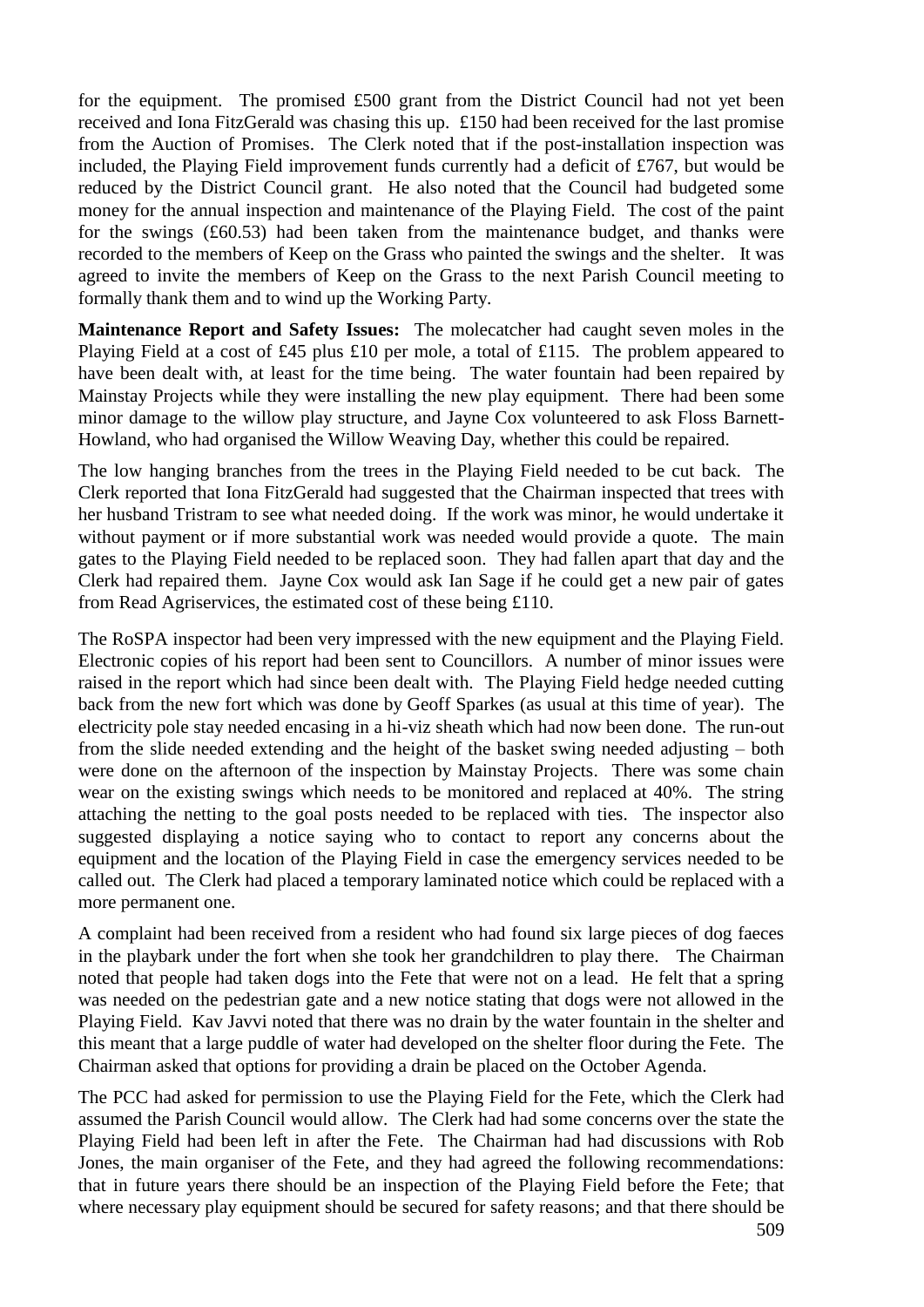a further inspection on the Tuesday morning after the Fete to ensure the Playing Field was safely usable as a children's play area. The Clerk would also receive a copy of the Fete safety plan when it was produced. It was noted that the Playing Field could not be closed on the day of the Fete as it was a bank holiday.

Concerns were raised about the state of the surface of the Playing Field and it was suggested that it be rolled when the ground was softer. Kav Javvi noted that the goalmouths needed looking at and it was suggested that the goals could be removed and these areas rolled as well. It was agreed to look at this again in January.

**3552 – Coney Wood – Lease of the Wood:** The Clerk reported that the Woodland Trust had stated that if the Parish Council did not lease Coney Wood they would consider publically advertising the lease, subject to covenants requiring public access to be maintained and the site to be managed as amenity woodland. It was felt that there were too many potential liabilities in taking on the lease with little advantage as the wood would have to be maintained as amenity woodland with public access by whoever took on the lease. The Clerk was asked to write to the Woodland Trust stating that the Council was not in a position to take on the lease at present.

**3553 – Planning Applications:** Planning Application 2013/1556: Conversion of barn to dwelling. Barn at Henley Grove Farm, Henley Grove, Bruton. Full Planning Permission. Henley Grove Farm was in Milton Clevedon parish, and the Parish Council was consulted as a neighbouring parish. There were no objections to the proposed conversion and the Council agreed to recommend approval.

**Planning Application Updates:** The application to convert the stables at Crows Hill to a dwelling house had been refused on the grounds that it would have an urbanising affect on the rural character of the area and its rural location would make it an unsustainable development.

The application for the demolition and replacement of the bungalow at Hedgestocks had been approved.

**3554 – Parish Council Website:** Mike Humeniuk stated that he would charge £40 to take the photographs and this was agreed. The photographs would go on the website if Councillors were happy for them to. Councillors could also make use of proxy e-mail addresses on the website if they wished. The Chairman stated that he would like to develop the information provided by different organisations in Batcombe on the website. The Clerk reported that he had put a short note in the August magazine offering to put information about any organisation in the parish on the website but had had no response. He had added the Film Society programme for their coming season to the Clubs and Societies page. The Chairman would like to consider adding a calendar to the website. This would require upgrading the website and would cost an extra £60 a year, to be considered when setting the budget for the coming year in November.

**3555 – Budget Update and Projection for 2013/14:** In light of the significant amount spent on the Playing Field over the summer, the Clerk had prepared a Budget update and projection for the year which had been included with the Agendas.

The purchase of the new play equipment meant that VAT for the period from April to July came to £2,991.79. The Clerk had submitted a claim for this amount, which HMRC had paid – the Parish Council would have been short of money by the end of the year if the VAT had been reclaimed at the year-end as usual.